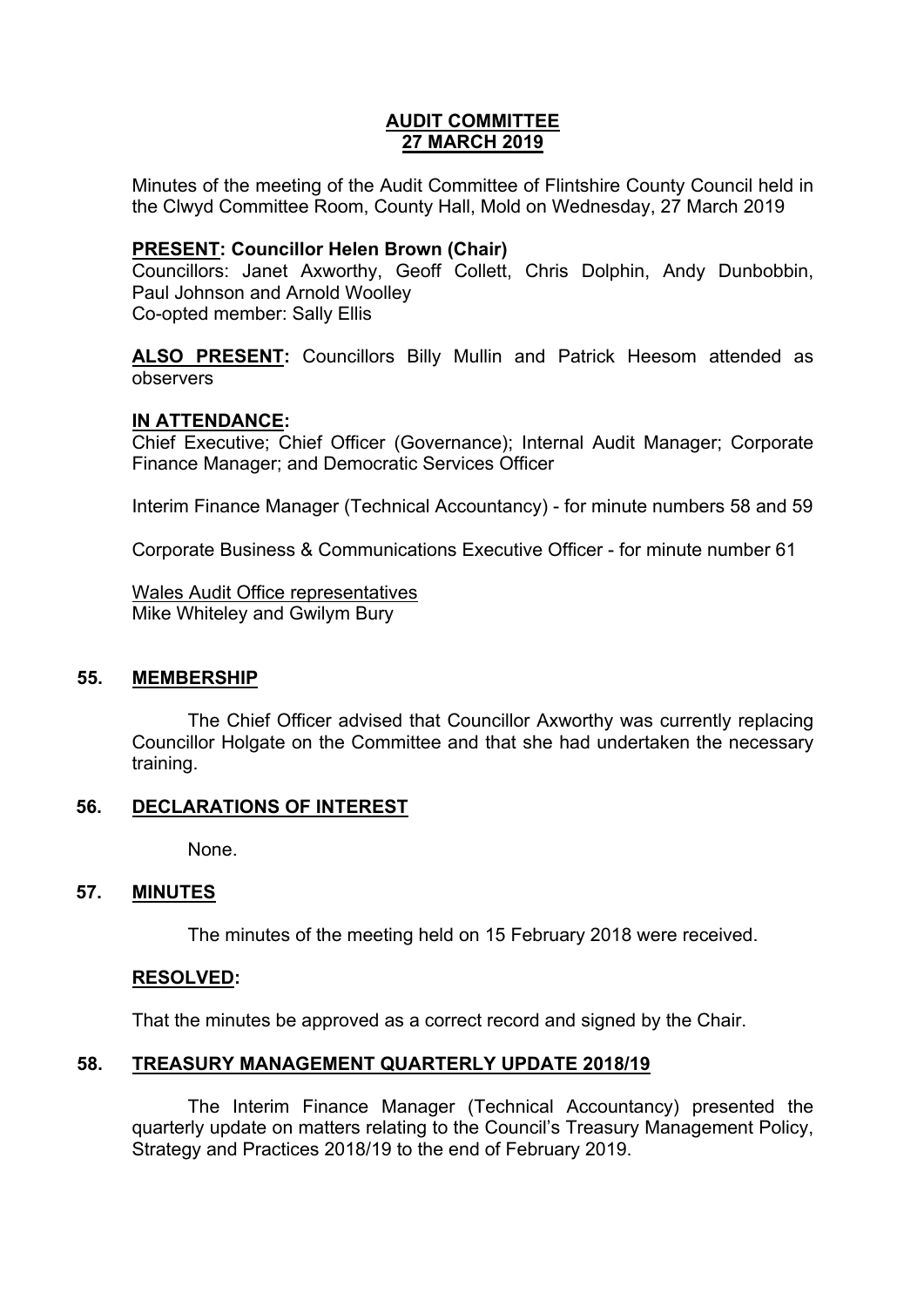The update reflected the current strategy on borrowing which was under continued review as interest rates were predicted to rise later in the year. Potential changes to the credit ratings of UK banks were being monitored in accordance with guidance from the Treasury Management advisors. Detailed information was also provided on preparations for the Brexit process involving an action plan to manage three key risk areas in the event of 'no deal'.

Sally Ellis asked about the impact of further delays to Brexit. The Interim Manager detailed the main risk around security and liquidity of investments, and that the Council was maintaining its current position until there was more clarity on the completion of Brexit. Having received professional advice, the Clwyd Pension Fund Committee recognised the potential risks to the market which formed part of their broader risk management activities and was satisfied that the regulatory position would be maintained until the conclusion of post-Brexit negotiations.

The Chief Executive spoke about the difference between market performance as opposed to security of investments on which no national advice had been issued to date. Both risks would remain irrespective of further delays.

In response to questions from Councillor Johnson, the Chief Executive said that in the absence of national advice to public sector organisations, the Council could only plan within its remit to manage risks as best it could. This involved reviewing business continuity plans for services that could potentially be impacted by Brexit, separating long and short-term risks, noting that no significant change was expected to financial markets.

The Chief Officer advised that these reviews had identified a small number of specific and common risks, mainly relating to suppliers.

In referring to a recent Welsh Government (WG) seminar, Councillor Johnson expressed his gratitude to all those working to prepare for Brexit.

In response to questions from Councillor Dunbobbin, the Chief Executive said that the focus of Brexit was on the impact on communities, businesses and workforce, and that the economic impact would need to be resolved at Government level. Whilst the WG was open to discussions, there were too many unknown factors at this stage of the process.

#### **RESOLVED:**

That the Treasury Management 2018/19 quarterly update be noted.

#### **59. WALES AUDIT OFFICE (WAO) AUDIT PLAN 2019**

Mr. Mike Whiteley presented the Wales Audit Office (WAO) Audit Plan 2019 which set out the arrangements and responsibilities for proposed audit work for the Council.

In summarising the main points, he highlighted the key financial audit risks on the management override of controls as a generic risk, significant estimates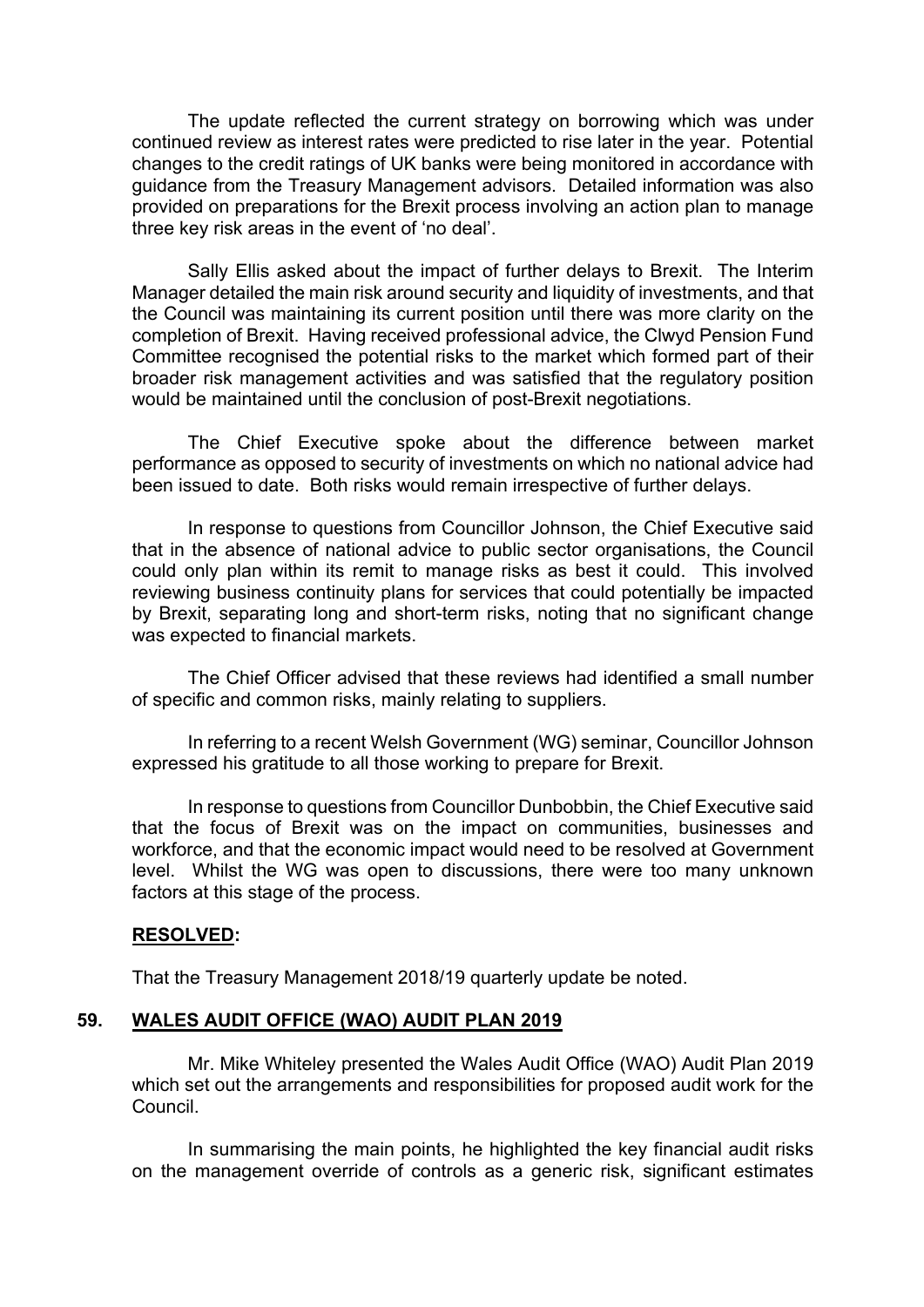which were complex in nature and subject to judgements and the introduction of new accounting standards where there was open dialogue with Council officers on preparations. There was no proposed change to the audit fees which included work on the North Wales Residual Waste Joint Committee. As in previous years, the Audit Plan set out the controls in place to mitigate the potential independent threat set out in paragraph 30. Appreciation was given to Finance officers for assisting WAO colleagues to deliver the work in accordance with the proposed timetable.

During an overview of the performance audit programme, Mr. Gwilym Bury highlighted common areas such as financial sustainability across all Welsh councils and specific work on reducing rent arrears following welfare reform changes which was a particular issue for Flintshire. An update was also given on the status of ongoing performance audit work from the previous year's audit outline.

On the performance audit programme, the Chief Executive spoke about a shift in focus on localised issues and the proposed removal of council obligations under the Local Government (Wales) Measure 2009. The audit work on rent arrears was particularly welcomed in potentially highlighting contributing factors and the project on Household Recycling Centres would provide independent feedback on access quality. The Council's internal protocol (as set out in a later agenda item) provided a mechanism for reporting outcomes of regulatory reports.

On the financial audit programme, the Corporate Finance Manager said that earlier statutory deadline requirements would be met following preparations put in place last year. On a risks previously identified, he gave an update on transitional arrangements within the team prior to the return of the Finance Manager. The contributions of the Interim Finance Manager during the period were recognised by the Chief Executive and Committee Members who welcomed his appointment working on the Clwyd Pension Fund accounts.

Councillor Dunbobbin remarked on the duties placed upon the Council by the Well-being of Future Generations Act (Wales) 2015 at a time of financial austerity. The Chief Executive said that the national work on financial sustainability would highlight the responsibilities on Welsh Government which itself was subject to the obligations of the same legislation.

Councillor Dolphin questioned whether the audit fee represented value for money since the WAO opinions could not give absolute assurance. Mr. Whiteley explained that the approach to assess risk on sample work was standard practice for external auditors and that absolute assurance could not be given without assessing each individual transaction.

The Chief Officer noted that the audit fee was favourable in comparison to some other North Wales councils, which could be attributed to the quality of work undertaken by the Finance and Internal Audit teams. The Chief Executive said that audit fees provided value for money and had remained static for some time, and that there was a positive working partnership between the Council and WAO.

Sally Ellis asked about the approach to maximise outcomes from work by Internal Audit and WAO on rent arrears and the Digital Strategy. The Internal Audit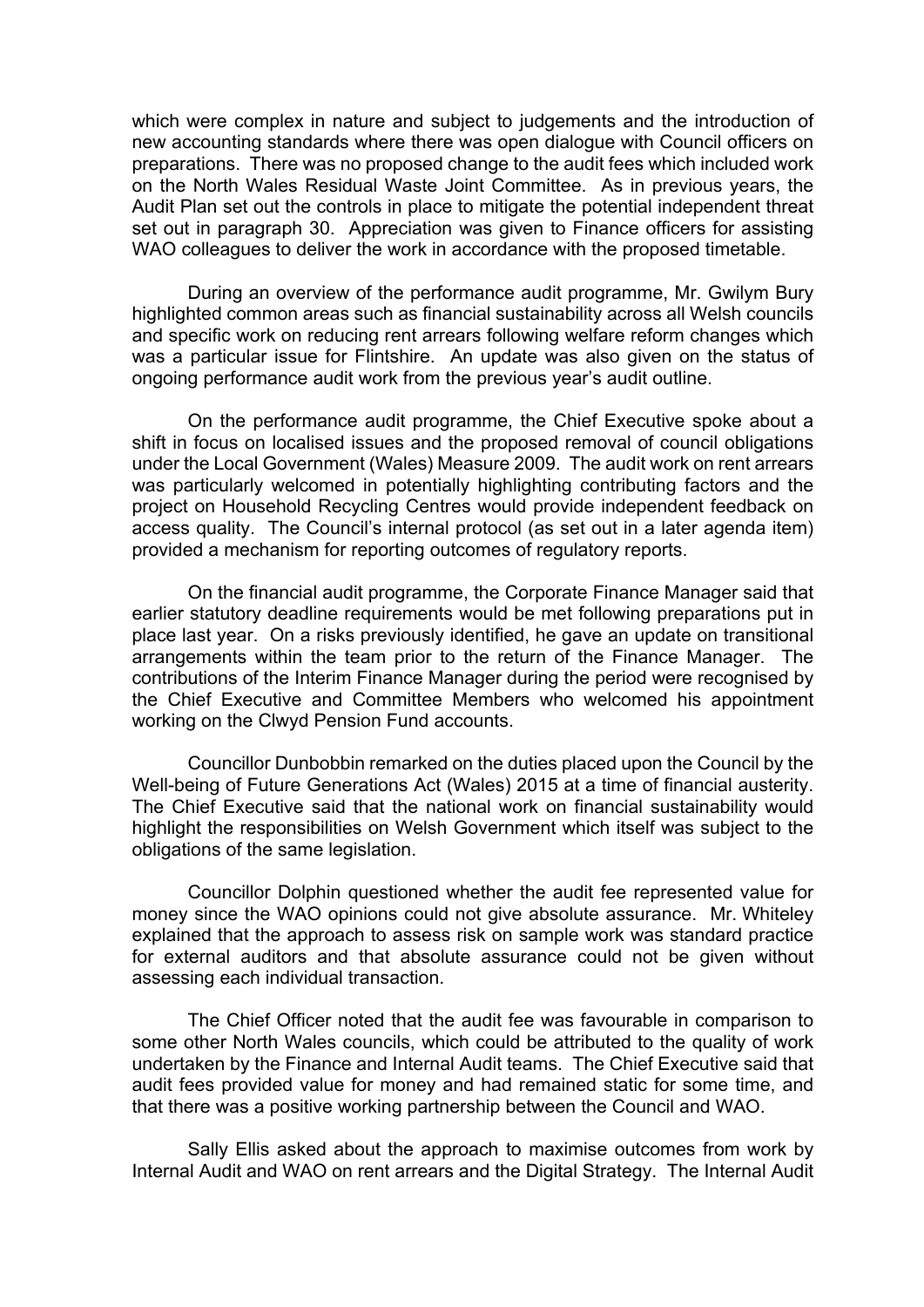Manager advised that the scope of both reviews would be agreed in advance to avoid any duplication of work and deliver value for those services. In welcoming the work, the Chief Officer said that the digital project would focus on deliverables due to the complexities involved.

The Internal Audit Manager agreed to schedule the outcomes of regulatory reports into the Forward Work Programme when finalised.

#### **RESOLVED:**

That the Wales Audit Office report be noted.

#### **60. CERTIFICATION OF GRANTS AND RETURNS 2017/18**

The Corporate Finance Manager presented the Wales Audit Office (WAO) annual report on grant claim certification for the year ending 31 March 2018.

Whilst the findings did not present a major risk to performance, they did not reflect the standards expected and officers were continuing to work closely with WAO to improve the quality of claims. Work was underway on the detailed action plan and the report would be shared with the Accounts Governance Group and Chief Officers to ensure ownership and action. In providing context, the Corporate Finance Manager advised that the £11,151 net adjustment to claims was a small proportion of the overall grants total of £129m with no financial loss to the Council.

In summarising the key points, Mr. Mike Whiteley of WAO commented on the slight deterioration in performance where half of the audited claims were qualified and he recognised there was scope for improvement. The reduction in the number of grant claims for the period was due to the introduction of the Welsh Government (WG) Single Summary of Grants on which a number of errors had been made (in addition to WG issues with the guidance and template). Mr. Whiteley said that this was disappointing as the Council's processes and performance were generally sound, and suggested that the new arrangement may have caused confusion. He circulated a revised summary of certification work outcomes due to formatting issues on the published report. The recommendations had been accepted by management and teams were working with WAO to implement the actions.

In thanking WAO colleagues for the report, the Chief Executive said that whilst the individual issues were not significant, collectively they gave rise to concerns. Work had started on the agreed actions and would be monitored.

The Internal Audit Manager confirmed that a review of Corporate Grants had been included in the Audit Plan for 2019/20.

#### **RESOLVED:**

That the content of the Grant Claim Certification report for 2017/18 be noted.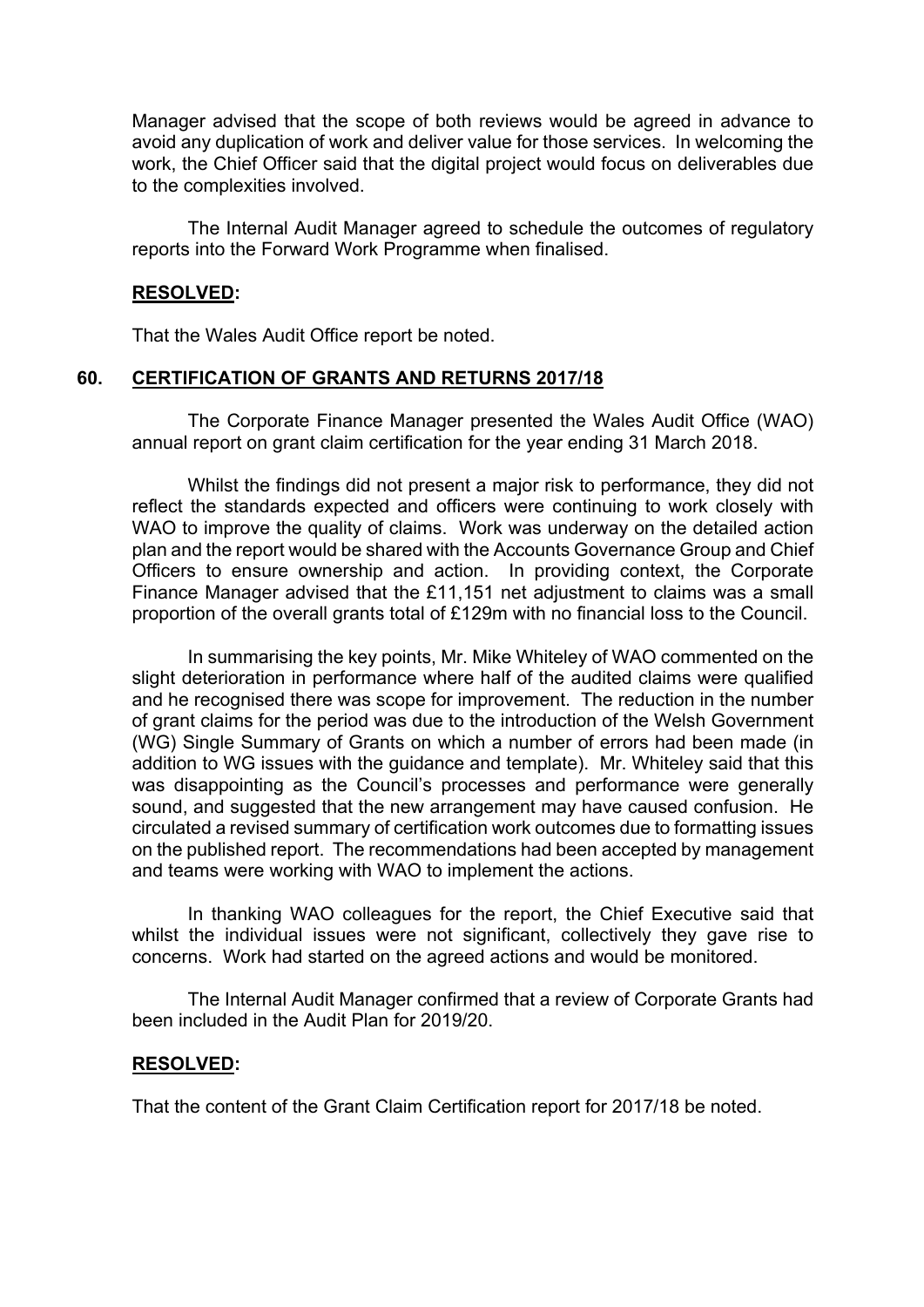## **61. EXTERNAL REGULATION ASSURANCE**

The Corporate Business & Communications Executive Officer presented the summary report to give assurance that reports from external regulators and inspectors in 2017/18 had been considered by the relevant committees and actions taken in response to recommendations. This was in accordance with the agreed internal reporting protocol which was also shared.

Apart from one local report with no recommendations, the remainder were national reports showing the Council's response alongside any generic recommendations.

The Chief Executive spoke about the Council's positive practice of using national reports to add value. Mr. Gwilym Bury said that similar arrangements were in place in North Wales although not necessarily across Wales.

Sally Ellis referred to the reports on homelessness and Disabled Facilities Grants and asked whether progress on the recommendations was achieving outcomes for Flintshire residents. The Chief Executive asked that Sally be provided with recent reports showing good performance in both areas.

## **RESOLVED:**

That the Committee notes how reports by external auditors, other regulators and inspectors have been dealt with during 2017/18.

## **62. INTERNAL AUDIT STRATEGIC PLAN**

The Internal Audit Manager presented the three year Internal Audit Strategic Plan for 2019/20 to 2021/22. The approach to developing the Plan was detailed, involving an assurance mapping exercise and consultation with Chief Officers. The Plan was subject to variation and review, with high priority audits and reviews prioritised for 2019/20.

## **RESOLVED:**

That the Flintshire Internal Audit Strategic Plan 2019-2022 be approved.

## **63. PUBLIC SECTOR INTERNAL AUDIT STANDARDS COMPLIANCE 2018/19**

The Internal Audit Manager presented the results of the annual assessment of conformance with the Public Sector Internal Audit Standards (PSIAS). The outcome of the internal self-assessment for 2018/19 and external assessment for 2016/17 (through a peer review) indicated general conformance. The programme for external assessment for the next five years was in development.

# **RESOLVED:**

That the report be noted.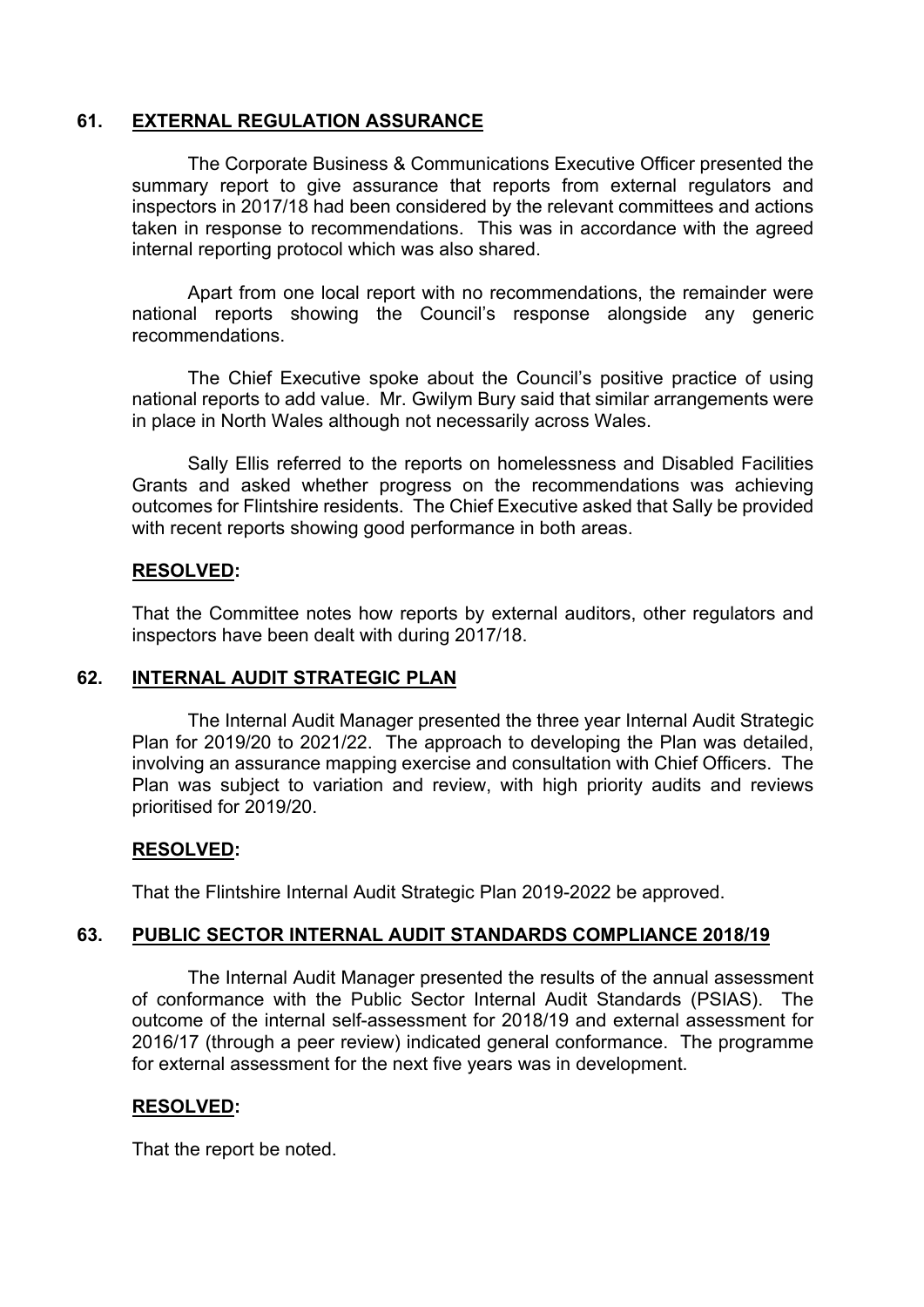#### **64. INTERNAL AUDIT PROGRESS REPORT**

The Internal Audit Manager presented the update on progress of the Internal Audit department including changes to the audit plan, action tracking and investigations.

No limited (red) assurance reports had been issued since the last meeting. As requested at the Chair's briefing, the reviews with Red and Amber/Red assurances would be indicated on the overall summary of opinions (Appendix C) on future reports. The concerns about delayed responses to action tracking had been raised with Chief Officers and had impacted positively on the figures; this would continue to be monitored.

On resources, the Committee was informed of the impending retirement of a Principal Auditor within Internal Audit.

The Chief Executive spoke about the value of advisory work undertaken by the team in addition to the core work, for example providing independent verification on the accuracy of method statements and assumptions which helped to provide additional assurance on complex matters.

Sally Ellis thanked the officer for raising the importance of Chief Officers providing updates on action tracking. She referred to the challenges of recruiting senior auditors and asked about capacity within the team. The Internal Audit Manager provided explanation on the recruitment process to date and the options available. The vacancy had been accommodated within the Audit Plan until July and the situation would be closely monitored with any concerns reported back to the Committee.

The Chief Executive said recruitment challenges across the professional sector in general meant that succession planning was an increasing risk.

In response to questions from Councillor Johnson, the Internal Audit Manager advised that Pensions administration formed part of audit work which provided further assurance to the Clwyd Pension Fund Committee. The Chief Executive spoke about the increased resources in the Pensions team to respond to complex changes and new statutory requirements.

On procurement, the Chief Officer referred to measures introduced on the contract register to provide controls and compliance, and the follow-up audit on contract management to ensure that the system was being used effectively.

Councillor Dolphin raised concerns about some of the reasons given for delayed actions and highlighted the importance of setting realistic deadlines, for example in Planning Enforcement where he felt additional resources were needed to meet workload. In acknowledging the various reasons for deferring actions, the Chief Executive said that those in Planning Enforcement were in progress and required a longer term resolution whilst Greenfield Valley involved an issue outside the Council's control.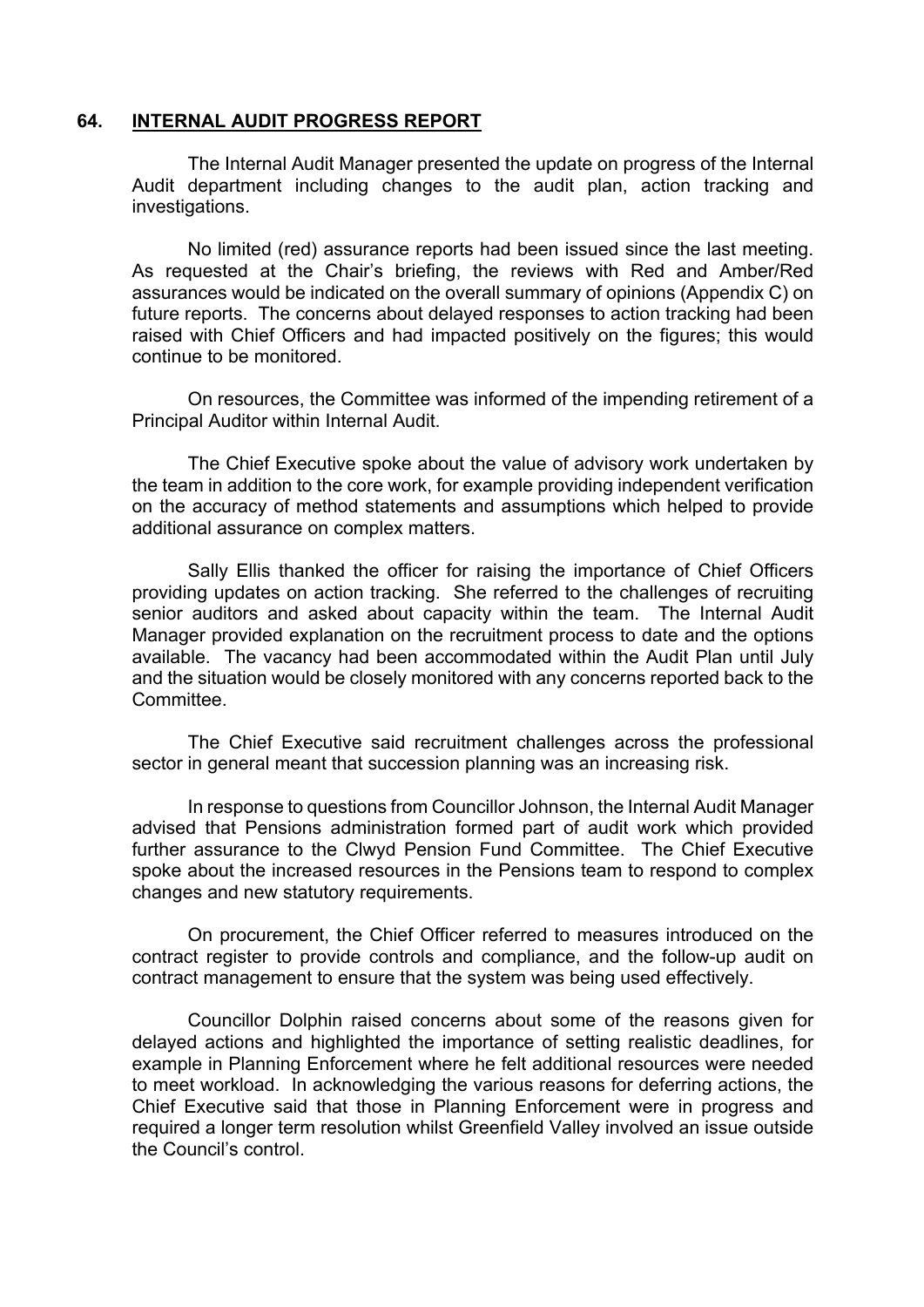#### **RESOLVED:**

That the report be accepted.

#### **65. COMPOSITION OF AUDIT COMMITTEE**

The Internal Audit Manager presented a report to consider the composition of the Audit Committee following discussion at a meeting of the Constitution & Democratic Services Committee. The report reflected the current membership arrangements and valuable contributions made by the current and previous lay members serving on the Committee. Any decision to change the size of the membership and/or increase the number of lay members would need to be through a recommendation to County Council to be determined at the Annual General Meeting.

The Chief Officer advised that the size of the Committee would need to be proportionate to the work undertaken and the nature of questioning at the meetings, which he recommended was better achieved by retaining a smaller sized membership. Whilst the Committee would need to be politically balanced, any change to represent all political groups would necessitate an increase to eleven (or possibly ten) councillors. On the resource implications, it was clarified that the pay entitlement for lay members was £99 per meeting rather than £128 which applied to a lay member chairing a meeting.

Councillor Dolphin spoke about the positive impact from the current lay member and suggested that an additional lay member would also be beneficial. In the interests of fairness, he said that all political groups should be represented and suggested that this could be done by way of the smallest group's seat (currently his own) being offered to the New Independent group.

Councillor Johnson said that the Committee was already fairly balanced between the ruling and opposition groups. He said that a smaller membership generally allowed an opportunity for all those present to contribute, and spoke in support of an additional lay member if any changes were to be made.

Councillor Dunbobbin was in agreement with Councillor Johnson, as the meetings were open for other Members to observe if they wished. He did not feel that increasing the number of councillors would add value to the Committee.

Following his earlier comments, Councillor Dolphin proposed that the group currently not represented on the Committee be appointed to replace the smallest group, with an additional lay member if agreed.

On this basis, the Chief Executive suggested that the proposal for recommendation to Council was for the number of councillors to remain the same and for the membership to be rotated to allow all political groups to participate, with the appointment of a second lay member. The rotation arrangements would be agreed with Group Leaders.